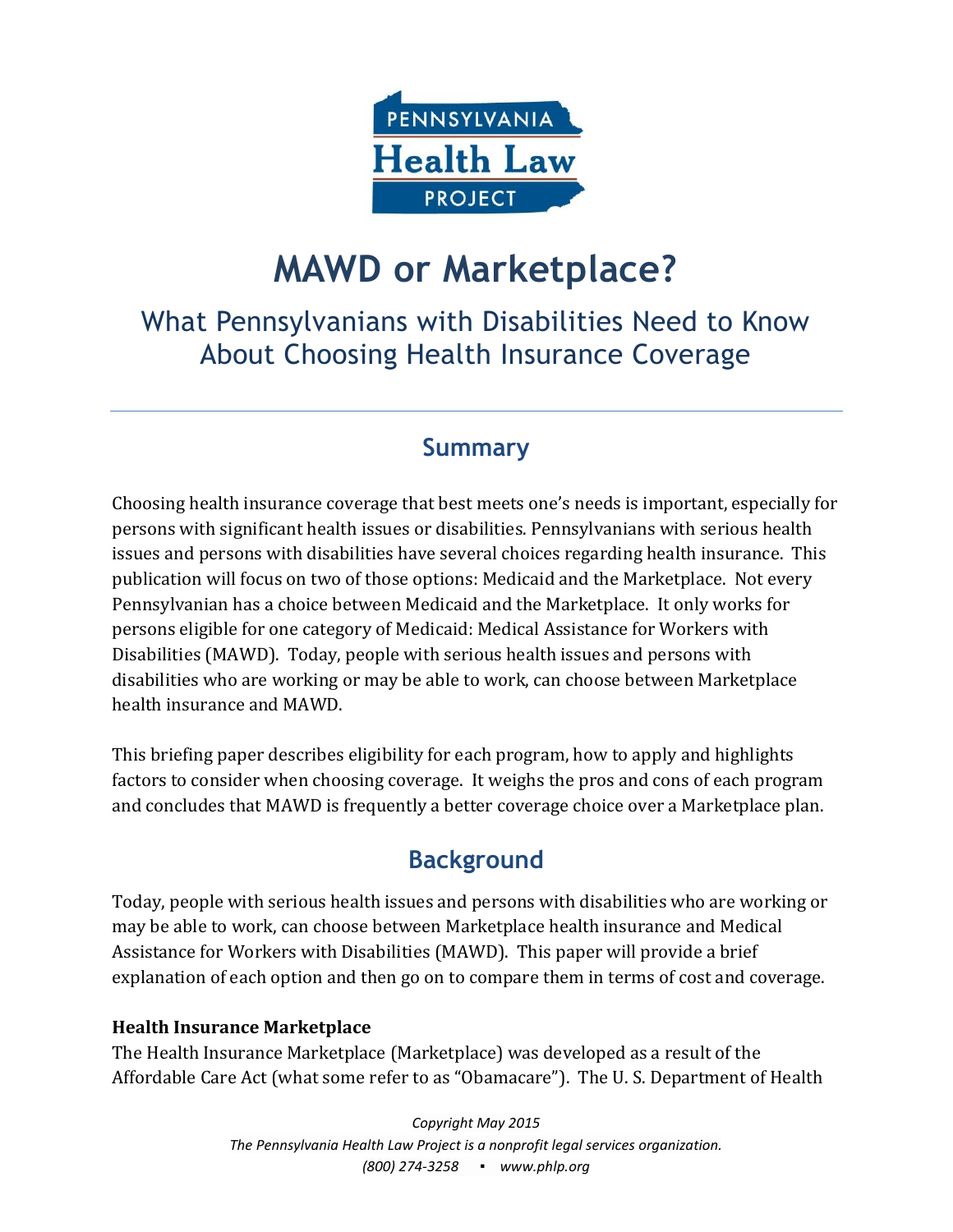and Human Services oversees Pennsylvania's Marketplace and, along with the Pennsylvania Insurance Department, approves the various health insurance plans sold.

The Marketplace offers households a choice of health plans to purchase. Premium and cost sharing subsidies are available to reduce the cost of coverage for low to middle income households.

To be eligible for premium assistance or cost sharing reductions (which reduce deductibles, copayments, and coinsurance rates), consumers must meet income guidelines. In general, Pennsylvanians earning between 100 percent and 400 percent of poverty qualify for premium assistance, and Pennsylvanians earning up to 250 percent of poverty qualify for cost-sharing.

All health plans offered through the Marketplace must meet the requirements of "qualified health plans." This means they must cover essential health benefits such as emergency services, inpatient hospital care, prescriptions, mental health and drug and alcohol services and others. Qualified health plans must also limit the amount of cost sharing (such as lifetime and annual limits, deductibles and co-pays) for covered benefits, and satisfy other consumer protections required under the Affordable Care Act.

Applications for Marketplace coverage can be submitted on-line at www.healthcare.gov. Applications can also be submitted by mail and by phone. Enrollment is limited to certain times of the year.



In general, you cannot be eligible for Marketplace insurance and Medicaid. But adult Pennsylvanians with serious health issues and disabilities, who are doing some paid work, can choose.

#### **Medicaid (known in Pennsylvania as Medical Assistance)**

Medicaid is a public insurance program that provides health coverage to low-income Pennsylvanians, including children, parents, pregnant women, seniors, and people with disabilities. In 2015 Pennsylvania expanded Medicaid to also provide coverage to poor and low-income adults under 138 percent of the poverty line (\$27,724 for a family of 3 in 2015). MAWD is another category of Medicaid eligibility and has even higher income eligibility limits (discussed below).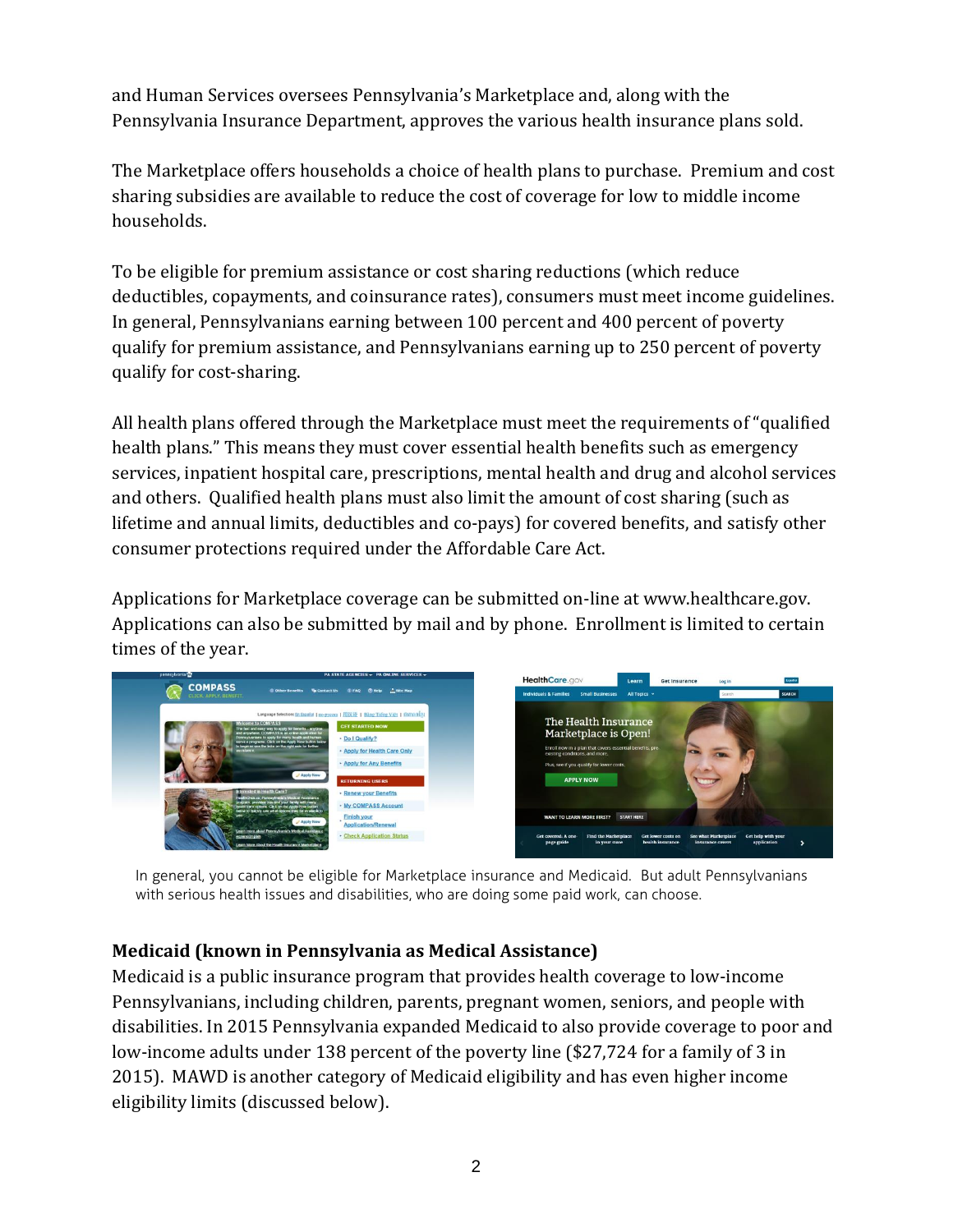The Pennsylvania Department of Human Services (DHS), formerly named the Department of Public Welfare, administers the Medicaid program. Most people on Medicaid receive services through a managed care plan, contracted with by DHS. A small percentage of Medicaid recipients receive services directly with an ACCESS card. Hospitals, physicians, and other health care providers are not required to accept Medicaid coverage, and not all do.

Pennsylvania's Medicaid program covers: physician, midwife, and certified nurse practitioner services; inpatient and outpatient hospital services; laboratory and x-ray services; family planning services and supplies; comprehensive mental health and drug and alcohol treatment services; nursing facility and home health care. Pennsylvania also covers prescription drugs, dental care, vision services and personal care services.

Applications for Medicaid can be submitted by mail; by phone; in person; or through COMPASS, an online portal managed by the Department of Human Services (https://www.compass.state.pa.us/). Families can apply for Medicaid any time. There is no open enrollment period. This means individuals currently in a Marketplace plan can consider applying for MAWD at any time; more discussion on that below.

#### **Is Choosing Between Marketplace and Medicaid an Option for Consumers?**

In general, you cannot be eligible for Marketplace insurance and Medicaid. Pennsylvanians are not eligible for Marketplace coverage if they are eligible for "minimum essential coverage" from another source (including Medicaid as well as employer-based coverage or Medicare). But adult Pennsylvanians with serious health issues and disabilities, who are doing some paid work, can choose.

That is because MAWD has specific eligibility criteria and the Marketplace cannot screen for that particular category as it can for all other Medicaid categories. This means that individuals, family members, navigators and advocates need to fully compare MAWD and Marketplace options.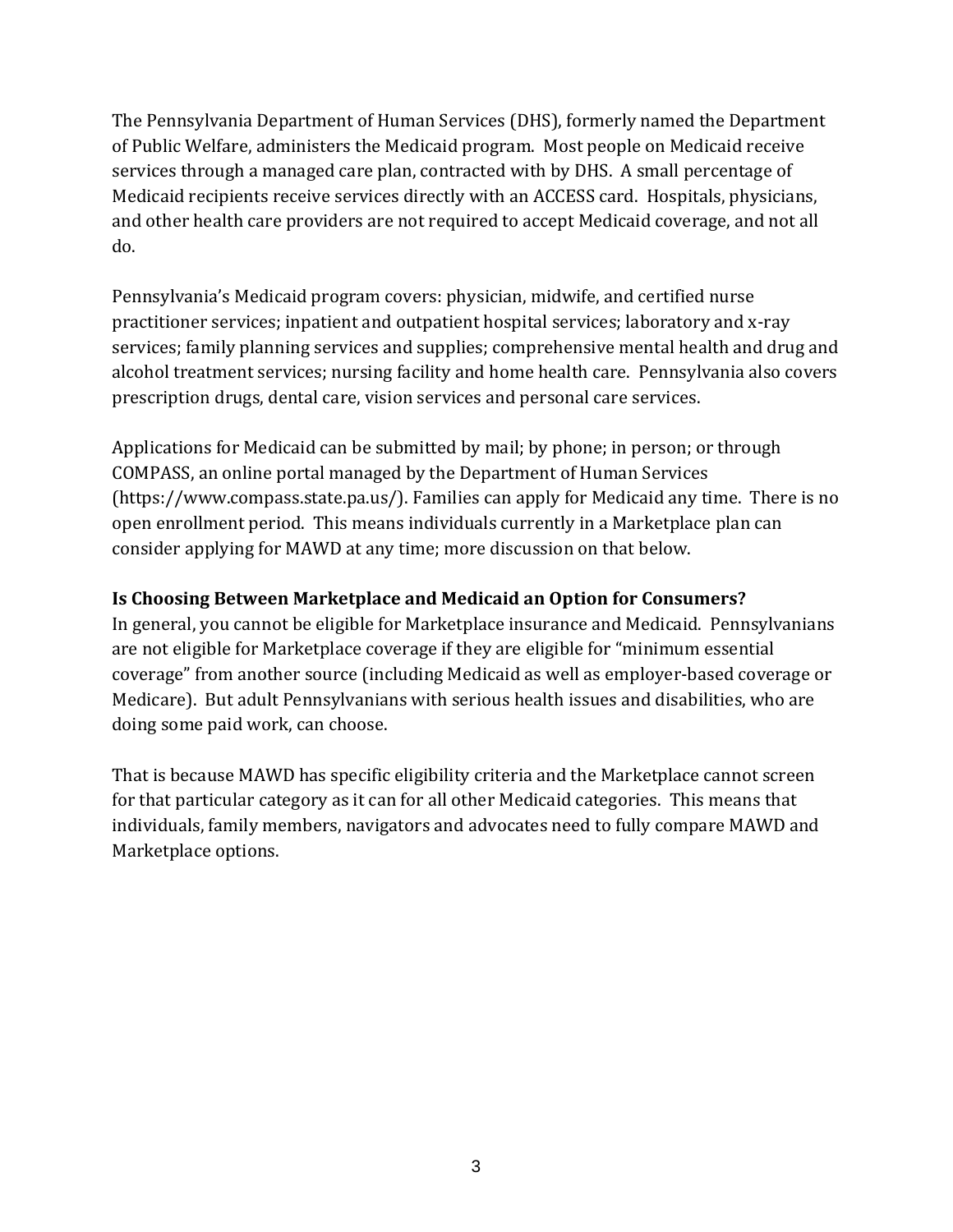## **Medical Assistance for Workers with Disabilities**

Medical Assistance for Workers with Disabilities (MAWD) provides Medicaid benefits to individuals between the ages of 16 and 64 who work despite having serious, chronic health problems. Compared to other Medical Assistance categories, MAWD has higher income and asset limits.

MAWD is an important and unique category of Medical Assistance because the disability requirement is flexible. Individuals who receive Social Security Disability Insurance (SSDI) automatically meet the MAWD disability standard. For those who do not receive SSDI, "disability" can be shown by providing medical records documenting the person's health issues and diagnoses. The work requirement is flexible. Working as little as one hour per month and getting paid for it is enough and can include informal work arrangements, such as babysitting a friend's child or helping a neighbor with yard work.

## **What is the Eligibility Criteria for MAWD?**

To be eligible for MAWD, a Pennsylvanian must:

- $\checkmark$  Be a U.S. citizen or lawfully present for 5 years or more;
- $\checkmark$  Be between the ages of 16 and 64;
- $\checkmark$  Have an illness or condition that meets Social Security's definition of "disability" which can be shown by either:
	- *1*. Being a recipient of Social Security Disability benefits (SSDI), or

*2*. Submitting medical records to the County Assistance Office so they can find the individual disabled

- Be working and earning wages*;*
- Have "countable" income\* less than 250% of the federal poverty guidelines; *and*
- $\checkmark$  Have countable assets valued at less than \$10,000

\*Readers can view PHLP's MAWD fact sheet at http://www.phlp.org/wpcontent/uploads/2015/01/MAWD-Guide-2015.pdf for a detailed explanation on how income and assets are counted for MAWD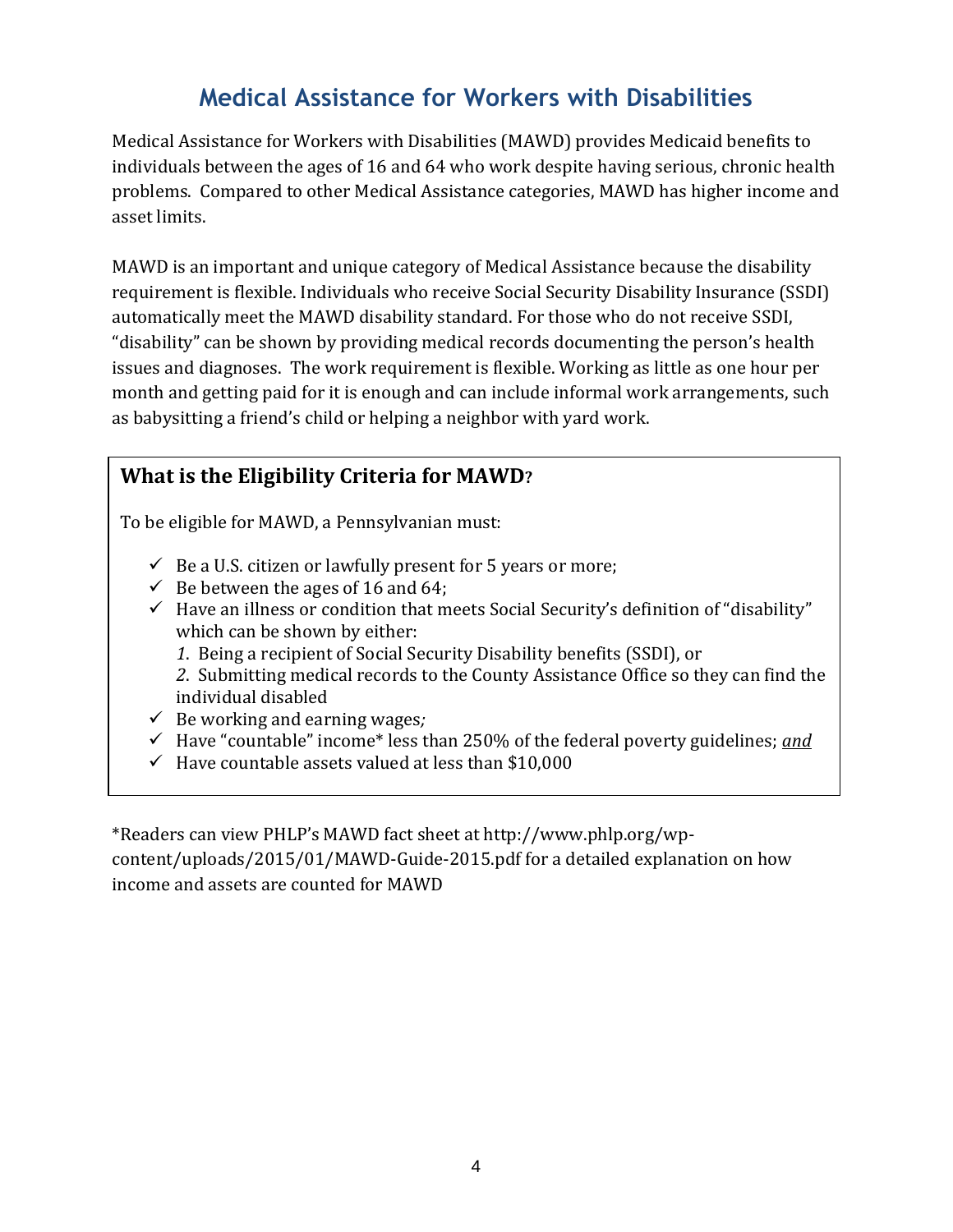# **MAWD or a Marketplace Plan: How to Choose**

#### **Comparing Marketplace Plans and MAWD**

There are several factors to consider:

o **Cost** – Is there a monthly premium, co-insurance? co-pays? An annual deductible? Individuals should do a side-by-side comparison of available Marketplace plans and MAWD.

Both MAWD and Marketplace plans will have premiums.

There is no co-insurance with MAWD while Marketplace plans frequently have a coinsurance on various services. Co-insurance is a percentage of care that the enrollee is responsible to pay. For example, a Marketplace plan might charge their member 20% of the cost of an emergency room visit.

MAWD has very small (a few dollars) co-pays for some services and medications. Marketplace plans generally have co-pays on services and medications that can vary from \$10 to \$50 and higher.

There is no annual deductible with MAWD. Marketplace plans frequently have an annual deductible. A deductible is the dollar amount that the enrollee is responsible to pay before the plan covers any health care.

o **Benefits Covered** – Is the coverage the same? Are there limits on some services such as physical therapy? What prescription medications are covered? What behavioral health services are covered?

MAWD and Marketplace plans both cover essential health benefits but MAWD has very few limits on services while most Marketplaces have limits on some services. For example, it is common for Marketplace plans to limit physical therapy and occupational therapy while no such limits exist with MAWD.

o **Appeal Options** – What rights does a person have to appeal a denial of services?

Marketplace plans and MAWD both offer individuals a right to an internal and external appeal process. However, when an insurer continues to deny an enrollee's request for services, MAWD provides an additional appeal mechanism: a Fair Hearing before an Administrative Law Judge. In addition, MAWD provides benefits pending the appeal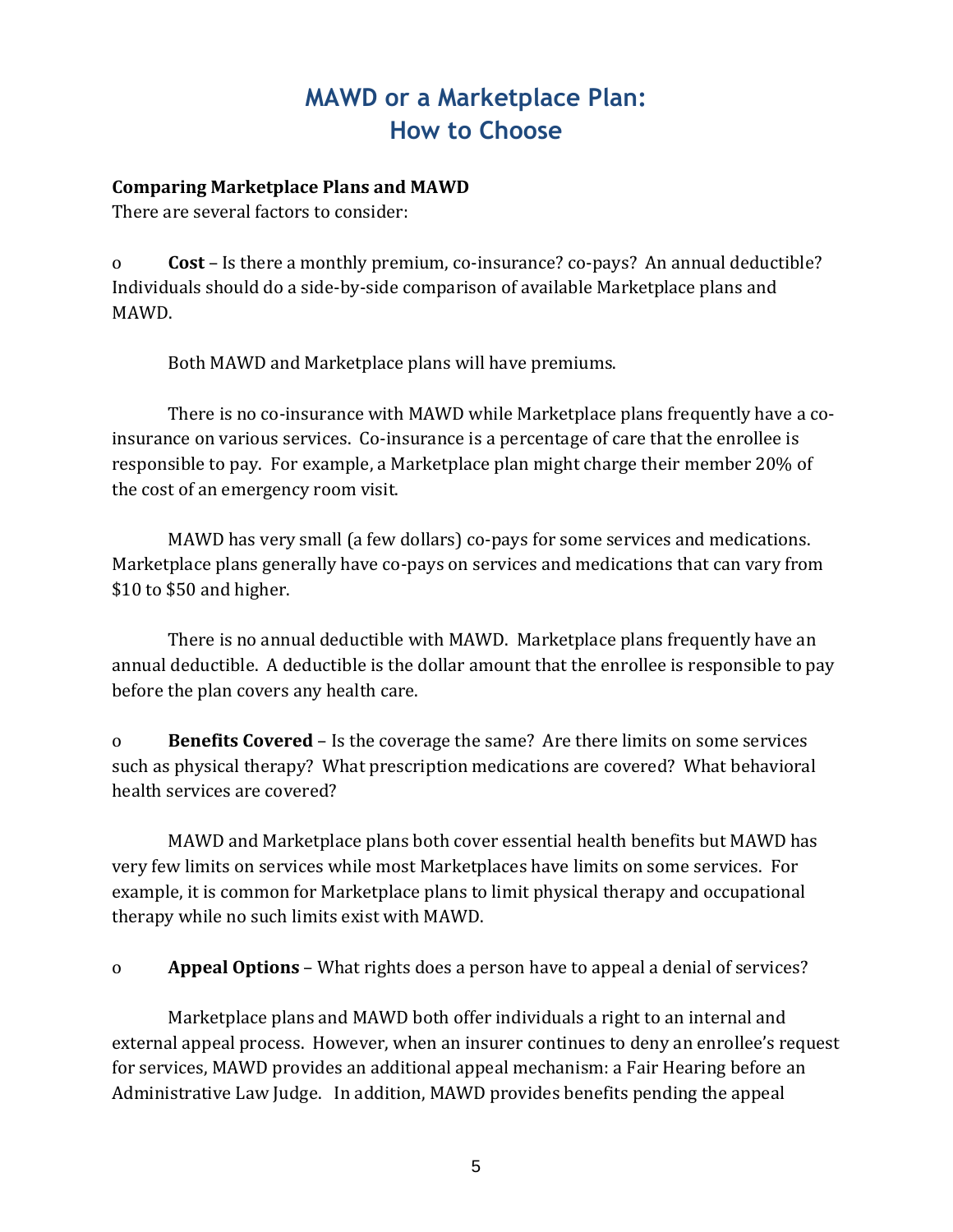outcome when the person is receiving a service that is being ended or reduced and they appeal within 10 days of the denial.

o **Provider Network** – What doctors, hospitals and other medical providers accept the plans being considered? Can out-of-network providers be accessed? Is there an additional cost to access out-of-network providers?

Ensuring access to medical providers is an especially important consideration for people with disabilities or significant health issues. Both MAWD and Marketplace plans can offer sufficient access to providers. The important consideration for individuals is to identify the doctors, specialists, hospitals, medications and any other providers critical to their care and determine if a MAWD plan or a Marketplace plan includes those providers.

o **Extra Services** – Will you need transportation to get to your doctor?

Generally, Marketplace plans do not provide assistance with transportation. However, MAWD coverage includes the Medical Assistance Transportation Program that provides enrollees with rides to and from their medical appointments through paratransit or mileage reimbursement for individuals using their own or other's vehicles.

## **Comparing MAWD and Marketplace Plans in 2015 for a Single 45–Year-Old in Allegheny County Earning \$28,000 a Year**

|                            | <b>MAWD</b>             | Marketplace -<br><b>Silver Plan</b> |
|----------------------------|-------------------------|-------------------------------------|
| <b>Monthly Premium</b>     | $$57 - $116$            | \$178                               |
|                            | (depending on source of |                                     |
|                            | income)                 |                                     |
| <b>Annual Deductible</b>   | None                    | \$1,750                             |
| <b>PCP Co-Pay</b>          | \$3.80 maximum          | \$20                                |
| <b>Specialist Co-Pay</b>   | \$3.80 maximum          | \$80                                |
| <b>Generic Drug Co-Pay</b> | \$1                     | \$8                                 |
| <b>Brand Name Drug Co-</b> | \$3                     | \$45                                |
| Pay                        |                         |                                     |
| <b>Benefit Limits</b>      | Limited Dental benefits | Limits on PT, OT, Speech.           |
|                            |                         | NO Dental coverage                  |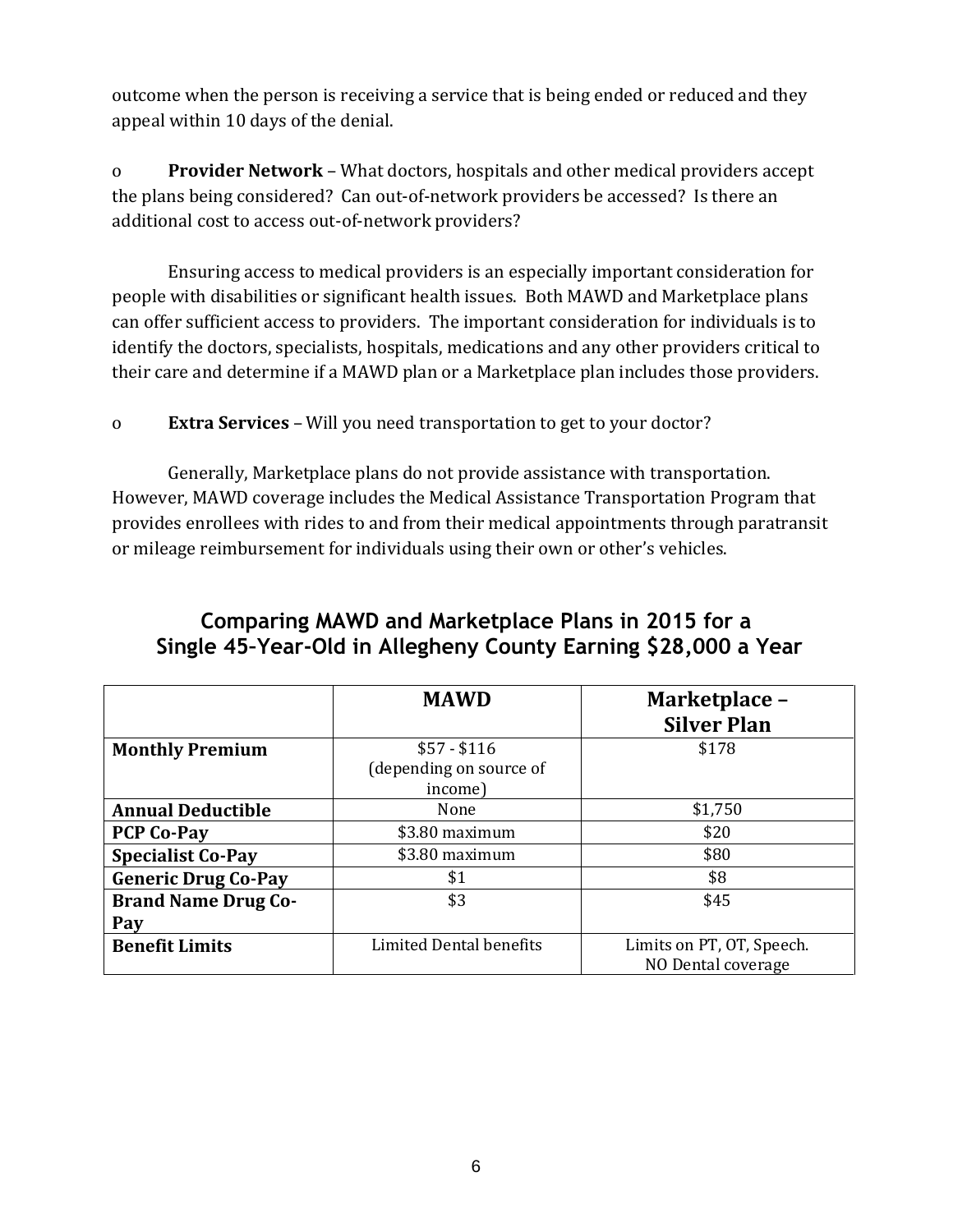### **Comparing MAWD and Marketplace Plans in 2015 for a Single 55-Year-Old in Philadelphia County Earning \$18,000 a Year**

|                            | <b>MAWD</b>                    | Marketplace -<br><b>Silver Plan</b> |
|----------------------------|--------------------------------|-------------------------------------|
| <b>Monthly Premium</b>     | $$43 - $74$                    | \$62                                |
|                            | (depending on source of        |                                     |
|                            | income)                        |                                     |
| <b>Annual Deductible</b>   | None                           | \$250                               |
| <b>PCP Co-Pay</b>          | \$3.80 maximum                 | \$10                                |
| <b>Specialist Co-Pay</b>   | \$3.80 maximum                 | \$30                                |
| <b>Generic Drug Co-Pay</b> | \$1                            | \$5                                 |
| <b>Brand Name Drug Co-</b> | \$3                            | \$50                                |
| Pay                        |                                |                                     |
| <b>Benefit Limits</b>      | <b>Limited Dental benefits</b> | Limits on Chiropractic services,    |
|                            |                                | PT, OT, Speech. NO Dental           |
|                            |                                | coverage                            |

Using the above examples, consider an individual with an intellectual disability who also has diabetes. This person likely sees his Primary Care Physician (PCP) and specialist frequently and takes several medications each month. In the comparisons of the 45-yearold in Allegheny County or the 55-year-old in Philadelphia, MAWD is by far the more affordable option. A possible reason to consider one of the Marketplace plans over MAWD is if the consumer can access his providers in one of the Marketplace plans but not through any of the MAWD plans. Obviously, cost is not the only factor in considering a plan choice; consumers must also weigh the value of accessing a particular doctor, specialist, medication or hospital.

## **Frequently Asked Questions**

*Question:* Who should consider MAWD?

*Answer:* Anyone who meets the eligibility criteria should consider MAWD, including those who receive SSDI. When individuals are determined eligible for SSDI, they qualify for Medicare but only after a 24-month waiting period. Persons receiving Social Security Disability Insurance (SSDI) in the 24-month-waiting period for Medicare could be a candidate for MAWD. For those working or able to do some work, MAWD is likely more comprehensive and affordable than a Marketplace plan. Additionally, MAWD can continue as a secondary insurance once the person's Medicare begins. This is not true of a Marketplace plan since those with Medicare are restricted from enrolling in the Marketplace.